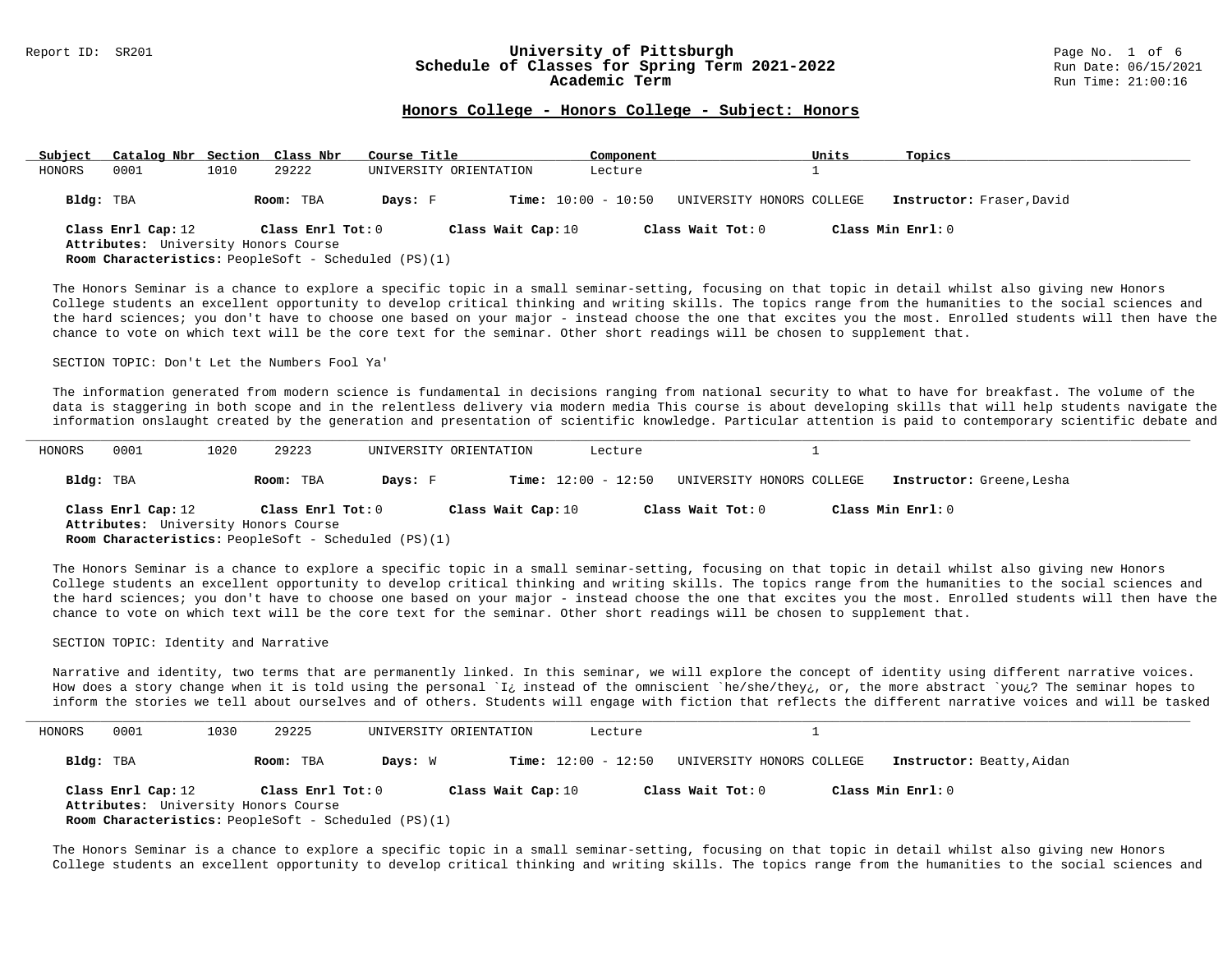the hard sciences; you don't have to choose one based on your major - instead choose the one that excites you the most. Enrolled students will then have the chance to vote on which text will be the core text for the seminar. Other short readings will be chosen to supplement that.

SECTION TOPIC: Power and Resistance

This seminar studies three of the most important (and most controversial) topics of our contemporary world; racism, sexism and capitalism. We will study the shared origins of these -isms, their historical development and we will ask: if they have a past and a present, does that also mean they might have an end point in the future?

| Bldg: TBA<br><b>Time:</b> $12:00 - 12:50$<br>UNIVERSITY HONORS COLLEGE<br>Room: TBA<br>Days: M<br>Class Min Enrl: 0<br>Class Enrl Cap: 12<br>Class Wait Cap: 10<br>Class Wait Tot: 0<br>Class Enrl Tot: 0 | HONORS | 0001 | 1040 | 29227                                                       | UNIVERSITY ORIENTATION | Lecture |  |                            |
|-----------------------------------------------------------------------------------------------------------------------------------------------------------------------------------------------------------|--------|------|------|-------------------------------------------------------------|------------------------|---------|--|----------------------------|
|                                                                                                                                                                                                           |        |      |      |                                                             |                        |         |  | Instructor: Cannon, Josh W |
| Attributes: University Honors Course                                                                                                                                                                      |        |      |      |                                                             |                        |         |  |                            |
|                                                                                                                                                                                                           |        |      |      | <b>Room Characteristics:</b> PeopleSoft - Scheduled (PS)(1) |                        |         |  |                            |

The Honors Seminar is a chance to explore a specific topic in a small seminar-setting, focusing on that topic in detail whilst also giving new Honors College students an excellent opportunity to develop critical thinking and writing skills. The topics range from the humanities to the social sciences and the hard sciences; you don't have to choose one based on your major - instead choose the one that excites you the most. Enrolled students will then have the chance to vote on which text will be the core text for the seminar. Other short readings will be chosen to supplement that.

#### SECTION TOPIC: Thought Revolutions

At the largest scale, scholarship is a cycle of replacing old ideas with new ones. Sometimes, these new ideas are not simply new; they can carry the potential to upset the very nature of their field. This class examines writings that challenged and then broke down old assumptions and introduced revolutionary ways of thinking. The writings will be broken up into weekly readings and seminar meetings will discuss these readings and engage the students

| HONORS    | 0001               | 1050 | 24864                                                       |         | UNIVERSITY ORIENTATION | Lecture                      |                           |                          |
|-----------|--------------------|------|-------------------------------------------------------------|---------|------------------------|------------------------------|---------------------------|--------------------------|
| Bldg: TBA |                    |      | Room: TBA                                                   | Davs: M |                        | <b>Time:</b> $14:00 - 14:50$ | UNIVERSITY HONORS COLLEGE | Instructor: Say, Brett H |
|           | Class Enrl Cap: 12 |      | Class Enrl Tot: 0<br>Attributes: University Honors Course   |         | Class Wait Cap: 10     |                              | Class Wait Tot: 0         | Class Min Enrl: 0        |
|           |                    |      | <b>Room Characteristics:</b> PeopleSoft - Scheduled (PS)(1) |         |                        |                              |                           |                          |

The Honors Seminar is a chance to explore a specific topic in a small seminar-setting, focusing on that topic in detail whilst also giving new Honors College students an excellent opportunity to develop critical thinking and writing skills. The topics range from the humanities to the social sciences and the hard sciences; you don't have to choose one based on your major - instead choose the one that excites you the most. Enrolled students will then have the chance to vote on which text will be the core text for the seminar. Other short readings will be chosen to supplement that.

#### SECTION TOPIC: Communicating Research

Research serves to foster innovation, inform action, and advance the public good. For these reasons, and many others, it is important that research findings are made accessible to broad audiences, within and outside of scholarly communities. This course introduces students to research methods and communication techniques that help scholars communicate their research to audiences ranging from the general public to disciplinary colleagues. Weekly readings, in class

| HONORS | 0010                 | 1010 | 29564                                                     | CHANCELLOR SCHOLAR ORIENTATIONLecture |                       |                           |                              |
|--------|----------------------|------|-----------------------------------------------------------|---------------------------------------|-----------------------|---------------------------|------------------------------|
|        | Bldg: TO BE ARRANGED |      | Room: TBA                                                 | Days: TBA                             | $Time: 00:00 - 00:00$ | UNIVERSITY HONORS COLLEGE | Instructor: Hornyak, David A |
|        | Class Enrl Cap: 12   |      | Class Enrl Tot: 0<br>Attributes: University Honors Course |                                       | Class Wait Cap: 10    | Class Wait Tot: 0         | Class Min Enrl: 0            |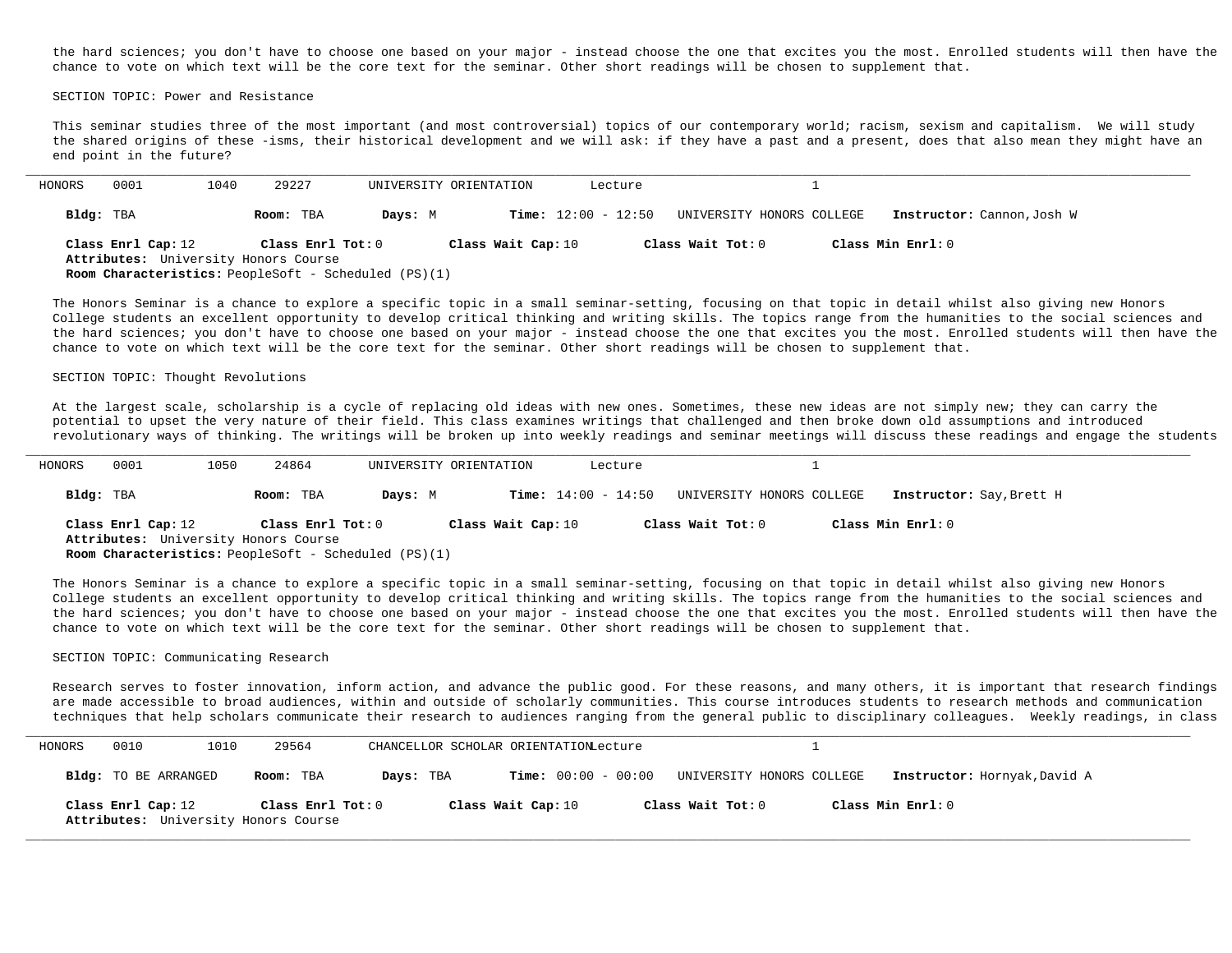## Report ID: SR201 **1988 Chedule of Classes for Spring Term 2021-2022** Page No. 3 of 6 and Date: 06/15/2021 Page No. 3 of 6 and Date: 06/15/2021 Schedule of Classes for Spring Term 2021-2022<br>Academic Term

### **Honors College - Honors College - Subject: Honors**

| Subject | Catalog Nbr Section Class Nbr                              |      |                   | Course Title |                     | Component             |                           | Units | Topics                   |
|---------|------------------------------------------------------------|------|-------------------|--------------|---------------------|-----------------------|---------------------------|-------|--------------------------|
| HONORS  | 0021                                                       | 1330 | 24075             |              | SEMINAR: HUMANITIES | Lecture               |                           |       |                          |
|         | Bldg: TO BE ARRANGED                                       |      | Room: TBA         | Days: TBA    |                     | $Time: 00:00 - 00:00$ | UNIVERSITY HONORS COLLEGE |       | Instructor: Say, Brett H |
|         | Class Enrl Cap: 30<br>Attributes: University Honors Course |      | Class Enrl Tot: 0 |              | Class Wait Cap: 20  |                       | Class Wait Tot: 0         |       | Class Min Enrl: 0        |

This course is restricted to students who received the Creative Research Experience and Trans-disciplinary Exploration (CREaTE) Fellowship. Information about the CREaTE Fellowship is available here: https://www.honorscollege.pitt.edu/create-fellowship

| HONORS | 0080                 | 1010 | 12989                                                     |           | BRACKENRIDGE RESEARCH SEMINAR Lecture |                           |                          |
|--------|----------------------|------|-----------------------------------------------------------|-----------|---------------------------------------|---------------------------|--------------------------|
|        | Bldg: TO BE ARRANGED |      | Room: TBA                                                 | Days: TBA | <b>Time:</b> $00:00 - 00:00$          | UNIVERSITY HONORS COLLEGE | Instructor: Say, Brett H |
|        | Class Enrl Cap: 12   |      | Class Enrl Tot: 0<br>Attributes: University Honors Course |           | Class Wait Cap: 10                    | Class Wait Tot: 0         | Class Min Enrl: 0        |

This course is restricted to students who received the Brackenridge Summer Research Fellowship (also called the BE -- Brackenridge Experience -- Research Fellowship). More information about the Brackenridge Summer Research Fellowship/BE Fellowship is available here: https://www.honorscollege.pitt.edu/academics/research-fellowships/summer-research-opportunities/brackenridge-summer-research

| HONORS | 0081                        | 1010 | 24641                                                       |           | HNRS COLL/HLTH SCI RES SEMINARLecture |                           |  |                                |
|--------|-----------------------------|------|-------------------------------------------------------------|-----------|---------------------------------------|---------------------------|--|--------------------------------|
|        | <b>Bldg:</b> TO BE ARRANGED |      | Room: TBA                                                   | Days: TBA | $Time: 00:00 - 00:00$                 | UNIVERSITY HONORS COLLEGE |  | Instructor: Hastings, Teresa G |
|        | Class Enrl Cap: 12          |      | Class $Enr1 Tot: 0$<br>Attributes: University Honors Course |           | Class Wait Cap: 10                    | Class Wait Tot: 0         |  | Class Min Enrl: 0              |
|        |                             |      | Room Characteristics: Media - Data Projector/Monitor(1)     |           |                                       |                           |  |                                |

This course is restricted to students who received the Honors College - Health Sciences Summer Research Fellowship (also called the HEAL Research Fellowship). More information about the Honors College - Health Sciences Summer Research Fellowship/HEAL Fellowship is available here: https://www.honorscollege.pitt.edu/academics/research/summer-research-opportunities/honors-college-health-sciences-summer-research

| HONORS | 0082               | 1010 | 30029                                                       |         | SEMINAR IN CONDUCTING RESEARCHLecture |                           |                          |
|--------|--------------------|------|-------------------------------------------------------------|---------|---------------------------------------|---------------------------|--------------------------|
|        | Bldg: TBA          |      | Room: TBA                                                   | Days: F | <b>Time:</b> $10:00 - 11:15$          | UNIVERSITY HONORS COLLEGE | Instructor: Say, Brett H |
|        | Class Enrl Cap: 12 |      | Class $Enr1 Tot: 0$<br>Attributes: University Honors Course |         | Class Wait Cap: 10                    | Class Wait Tot: $0$       | Class Min $Enr1:0$       |
|        |                    |      | <b>Room Characteristics:</b> PeopleSoft - Scheduled (PS)(1) |         |                                       |                           |                          |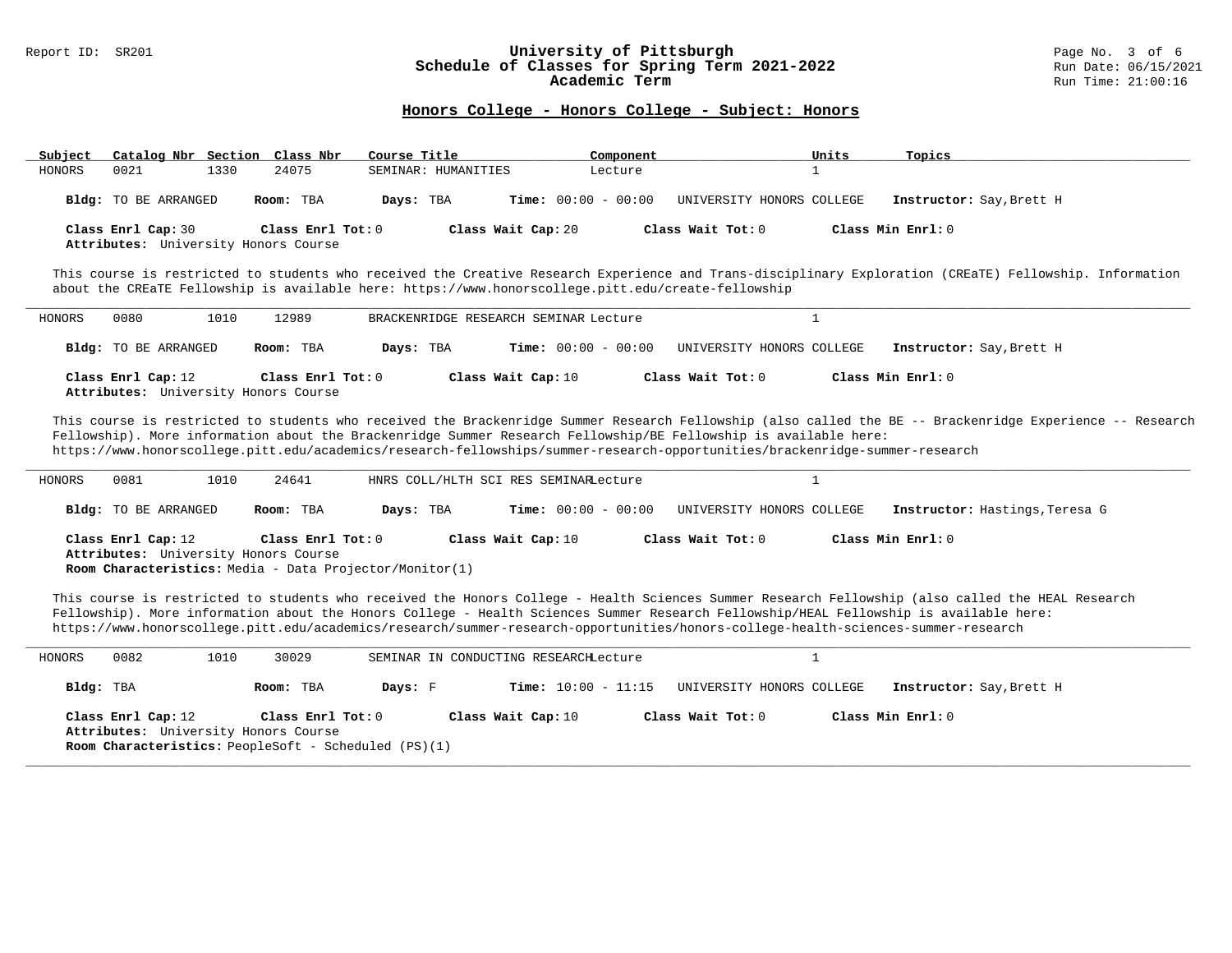# Report ID: SR201 **University of Pittsburgh University of Pittsburgh** Page No. 4 of 6<br>**Schedule of Classes for Spring Term 2021-2022** Run Date: 06/15/2021 Schedule of Classes for Spring Term 2021-2022<br>Academic Term

### **Honors College - Honors College - Subject: Honors**

| Subject              | Catalog Nbr Section Class Nbr                                                                                                                                                                         | Course Title           | Component                             | Units                     | Topics                                                                                                                                                                    |
|----------------------|-------------------------------------------------------------------------------------------------------------------------------------------------------------------------------------------------------|------------------------|---------------------------------------|---------------------------|---------------------------------------------------------------------------------------------------------------------------------------------------------------------------|
| HONORS<br>0082       | 1140<br>17788                                                                                                                                                                                         |                        | SEMINAR IN CONDUCTING RESEARCHLecture | $\mathbf{1}$              |                                                                                                                                                                           |
| Bldg: TBA            | Room: TBA                                                                                                                                                                                             | Days: Tu               | <b>Time:</b> $09:30 - 10:45$          | UNIVERSITY HONORS COLLEGE | Instructor: Say, Brett H                                                                                                                                                  |
| Class Enrl Cap: 12   | Class Enrl Tot: $0$<br>Attributes: University Honors Course<br>Room Characteristics: Media - Data Projector/Monitor(1), PeopleSoft - Scheduled (PS)(1)                                                |                        | Class Wait Cap: 10                    | Class Wait Tot: 0         | Class Min Enrl: 0                                                                                                                                                         |
|                      | https://www.honorscollege.pitt.edu/node/720                                                                                                                                                           |                        |                                       |                           | This course is restricted to students who received the THINK Research Fellowship. Information about the THINK Research Fellowship is available here:                      |
| 0082<br>HONORS       | 1160<br>17789                                                                                                                                                                                         |                        | SEMINAR IN CONDUCTING RESEARCHLecture | $\mathbf{1}$              |                                                                                                                                                                           |
| Bldg: TBA            | Room: TBA                                                                                                                                                                                             | Days: F                | <b>Time:</b> $16:00 - 17:15$          | UNIVERSITY HONORS COLLEGE | Instructor: Say, Brett H                                                                                                                                                  |
| Class Enrl Cap: 12   | Class Enrl Tot: $0$<br>Attributes: University Honors Course<br>Room Characteristics: Media - Data Projector/Monitor(1), PeopleSoft - Scheduled (PS)(1)<br>https://www.honorscollege.pitt.edu/node/720 |                        | Class Wait Cap: 10                    | Class Wait Tot: 0         | Class Min Enrl: 0<br>This course is restricted to students who received the THINK Research Fellowship. Information about the THINK Research Fellowship is available here: |
| HONORS<br>0083       | 26751<br>1010                                                                                                                                                                                         |                        | SEMINAR IN CMNY-BASED RESEARCHSeminar | $\mathbf{1}$              |                                                                                                                                                                           |
| Bldg: TO BE ARRANGED | Room: TBA                                                                                                                                                                                             | Days: TBA              | <b>Time:</b> $00:00 - 00:00$          | UNIVERSITY HONORS COLLEGE | Instructor: Hickling, Holly L                                                                                                                                             |
|                      |                                                                                                                                                                                                       |                        |                                       |                           | Herman, Everett L                                                                                                                                                         |
| Class Enrl Cap: 12   | Class Enrl Tot: 0<br>Attributes: University Honors Course                                                                                                                                             |                        | Class Wait Cap: 10                    | Class Wait Tot: 0         | Class Min $Err1:0$                                                                                                                                                        |
|                      | available here: https://www.honorscollege.pitt.edu/ACT-Fellowship                                                                                                                                     |                        |                                       |                           | This course is restricted to students who received the Academic CommuniTy (ACT) Research Fellowship. Information about the ACT Research Fellowship is                     |
| 1010<br>HONORS       | 1050<br>25167                                                                                                                                                                                         | SPECIAL TOPICS SEMINAR | Seminar                               | $\mathbf{1}$              |                                                                                                                                                                           |
| Bldg: TO BE ARRANGED | Room: TBA                                                                                                                                                                                             | Days: TBA              | <b>Time:</b> $00:00 - 00:00$          |                           | ELSIE HILLMAN FELLOWS SEMINARInstructor: Mavero, Meredith Leigh                                                                                                           |
| Class Enrl Cap: 12   | Class Enrl Tot: $0$<br>Attributes: University Honors Course                                                                                                                                           |                        | Class Wait Cap: 10                    | Class Wait Tot: 0         | Class Min Enrl: 0                                                                                                                                                         |

This course is restricted to students accepted into the Elsie Hillman Honors Scholars Program. More information about the Elsie Hillman Honors Scholars Program is available here: https://www.elsiehillmanforum.pitt.edu/apply/apply-elsie-hillman-honors-scholars-program

**\_\_\_\_\_\_\_\_\_\_\_\_\_\_\_\_\_\_\_\_\_\_\_\_\_\_\_\_\_\_\_\_\_\_\_\_\_\_\_\_\_\_\_\_\_\_\_\_\_\_\_\_\_\_\_\_\_\_\_\_\_\_\_\_\_\_\_\_\_\_\_\_\_\_\_\_\_\_\_\_\_\_\_\_\_\_\_\_\_\_\_\_\_\_\_\_\_\_\_\_\_\_\_\_\_\_\_\_\_\_\_\_\_\_\_\_\_\_\_\_\_\_\_\_\_\_\_\_\_\_\_\_\_\_\_\_\_\_\_\_\_\_\_\_\_\_\_\_\_\_\_\_\_\_\_\_**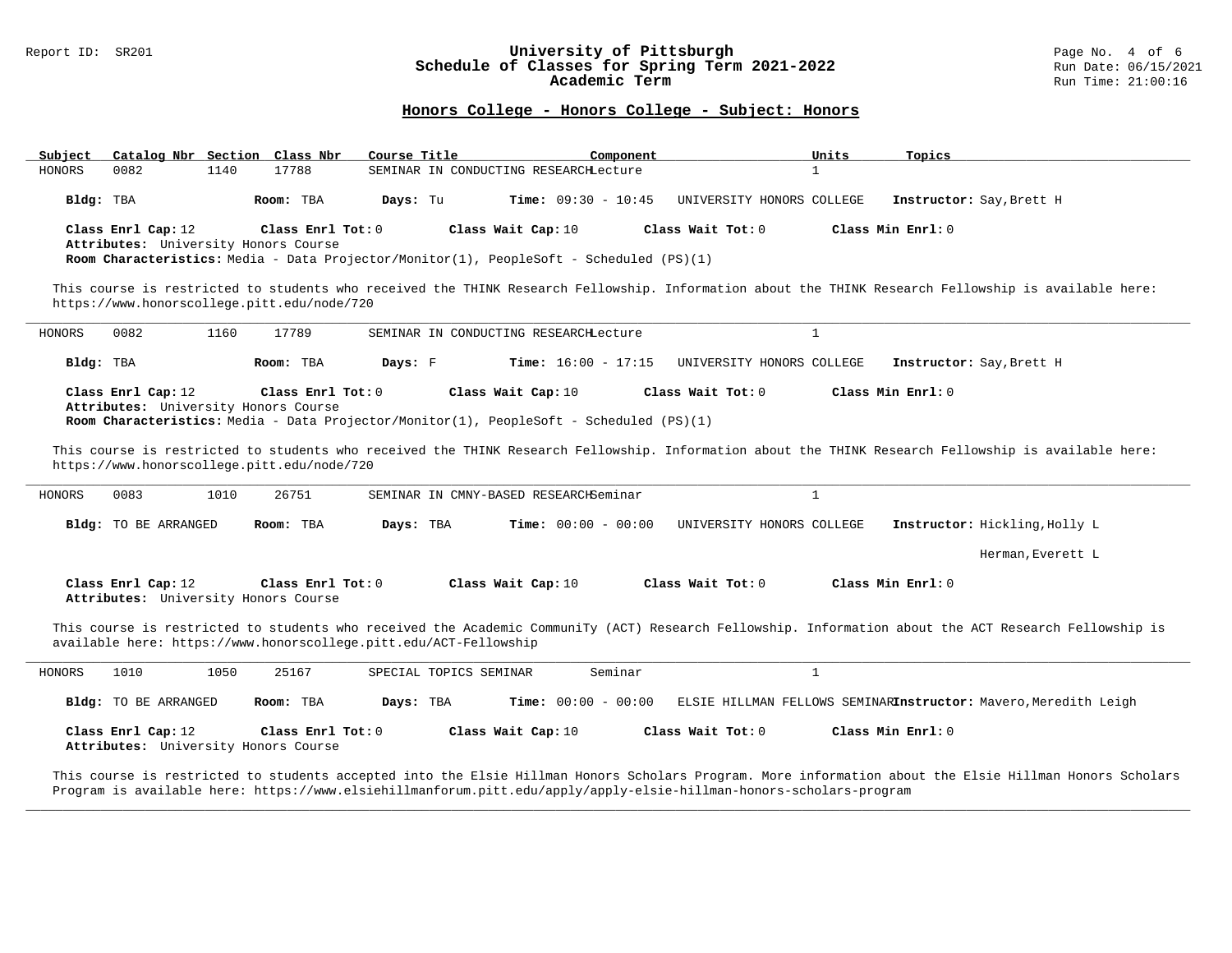### Report ID: SR201 **1988 Mage 10: SR201 University of Pittsburgh University of Pittsburgh** Page No. 5 of 6 and Date: 06/15/2021 Schedule of Classes for Spring Term 2021-2022<br>Academic Term

### **Honors College - Honors College - Subject: Honors**

| Subject | Catalog Nbr Section Class Nbr                              |      |                   | Course Title   |                    |                              | Component |                           | Units | Topics            |                                |
|---------|------------------------------------------------------------|------|-------------------|----------------|--------------------|------------------------------|-----------|---------------------------|-------|-------------------|--------------------------------|
| HONORS  | 1510                                                       | 1010 | 29382             | SPECIAL TOPICS |                    |                              | Lecture   |                           |       |                   |                                |
|         | Bldg: TO BE ARRANGED                                       |      | Room: TBA         | Days: TBA      |                    | <b>Time:</b> $00:00 - 00:00$ |           | UNIVERSITY HONORS COLLEGE |       |                   | Instructor: Lucas, Sunder Sims |
|         |                                                            |      |                   |                |                    |                              |           |                           |       |                   | O'Donnell, Brighid Moran       |
|         |                                                            |      | Class Enrl Tot: 0 |                |                    |                              |           | Class Wait Tot: 0         |       | Class Min Enrl: 0 |                                |
|         | Class Enrl Cap: 12<br>Attributes: University Honors Course |      |                   |                | Class Wait Cap: 10 |                              |           |                           |       |                   |                                |

Many undergraduate students entering science or medicine have not had much exposure to the structure and mechanics of academic research. The Pediatrics: Bench to Beside course will offer students an exclusive insider view of academic research and the various career paths in this field, with a unique Pediatrics perspective. The course will provide a unique and comprehensive experience related to all aspects of Pediatric medical research. The course will encompass a multifaceted approach, in which students will be immersed in various Pediatric disciplines, to learn general concepts in medical research as well as a specific information about each sub-discipline. In this semester, students will be introduced to five key systems, nephrology, gastroenterology, infectious diseases, endocrinology, and hematology & oncology, instructed by guest experts in the field who are faculty in the Department of Pediatrics. Students will also interrogate clinical cases, discover the scientific process through reading seminal research articles, learn about the structure of academic research, and be exposed to numerous career paths of a Pediatric-trained individual. The course is designed to broaden students¿ understanding of medical research, with an emphasis on Pediatrics, to encourage students to pursue careers in medicine or research, while teaching them skills, such as critical thinking, deductive reasoning, and proposal writing, that they will be able to apply to any future endeavor.

| HONORS    | 1510               | 1020 | 30028                                                                                                                    | SPECIAL TOPICS    |                              | Lecture |                         |                                    |
|-----------|--------------------|------|--------------------------------------------------------------------------------------------------------------------------|-------------------|------------------------------|---------|-------------------------|------------------------------------|
| Bldg: TBA |                    |      | Room: TBA                                                                                                                | <b>Days:</b> TuTh | <b>Time:</b> $09:30 - 10:45$ |         | WELLNESS AND RESILIENCE | Instructor: Long, Cassandra Elaine |
|           | Class Enrl Cap: 20 |      | Class Enrl Tot: 0<br>Attributes: University Honors Course<br><b>Room Characteristics:</b> PeopleSoft - Scheduled (PS)(1) |                   | Class Wait Cap: 20           |         | Class Wait Tot: 0       | Class Min Enrl: 0                  |

The purpose of this course is to teach undergraduate students skills for having resilience in the face of commonly experienced stressors and difficulties. Resilience is not only about your ability to positively adapt in the face of adverse or challenging circumstances (that is, survive), but it is also about learning the positive skills, strategies and routines that enable you to live a happy, fulfilling, and successful life (in other words, thrive). This course will focus on research-informed resilience strategies and emotion regulation skills (such as opposite action, relaxation, mindfulness, and practicing gratitude) as well as building positive routines (for example, good eating and sleep habits, daily exercising, scheduling fun activities). This course will provide you with a personalized set of strategies and skills for self-care and optimize your academic and social experiences while in college and beyond.

| HONORS | 1905                 | 1010 | 12988                                                     | BPHIL THESIS RESEARCH |                              | Thesis Research   | 1 - 6                     |                              |
|--------|----------------------|------|-----------------------------------------------------------|-----------------------|------------------------------|-------------------|---------------------------|------------------------------|
|        | Bldg: TO BE ARRANGED |      | Room: TBA                                                 | Days: TBA             | <b>Time:</b> $00:00 - 00:00$ |                   | UNIVERSITY HONORS COLLEGE | Instructor: Hornyak, David A |
|        | Class Enrl Cap: 10   |      | Class Enrl Tot: 0<br>Attributes: University Honors Course |                       | Class Wait Cap: 10           | Class Wait Tot: 0 |                           | Class Min Enrl: 0            |

These research credits are restricted to students admitted into Bachelor of Philosophy (BPhil) degree candidacy. In order to enroll in these credits, BPhil degree candidates must complete a research agreement form, which is available here:

**\_\_\_\_\_\_\_\_\_\_\_\_\_\_\_\_\_\_\_\_\_\_\_\_\_\_\_\_\_\_\_\_\_\_\_\_\_\_\_\_\_\_\_\_\_\_\_\_\_\_\_\_\_\_\_\_\_\_\_\_\_\_\_\_\_\_\_\_\_\_\_\_\_\_\_\_\_\_\_\_\_\_\_\_\_\_\_\_\_\_\_\_\_\_\_\_\_\_\_\_\_\_\_\_\_\_\_\_\_\_\_\_\_\_\_\_\_\_\_\_\_\_\_\_\_\_\_\_\_\_\_\_\_\_\_\_\_\_\_\_\_\_\_\_\_\_\_\_\_\_\_\_\_\_\_\_**

https://www.honorscollege.pitt.edu/academics/bphil-degree/overview-bphil-degree/honors-1905-bphil-thesis-research